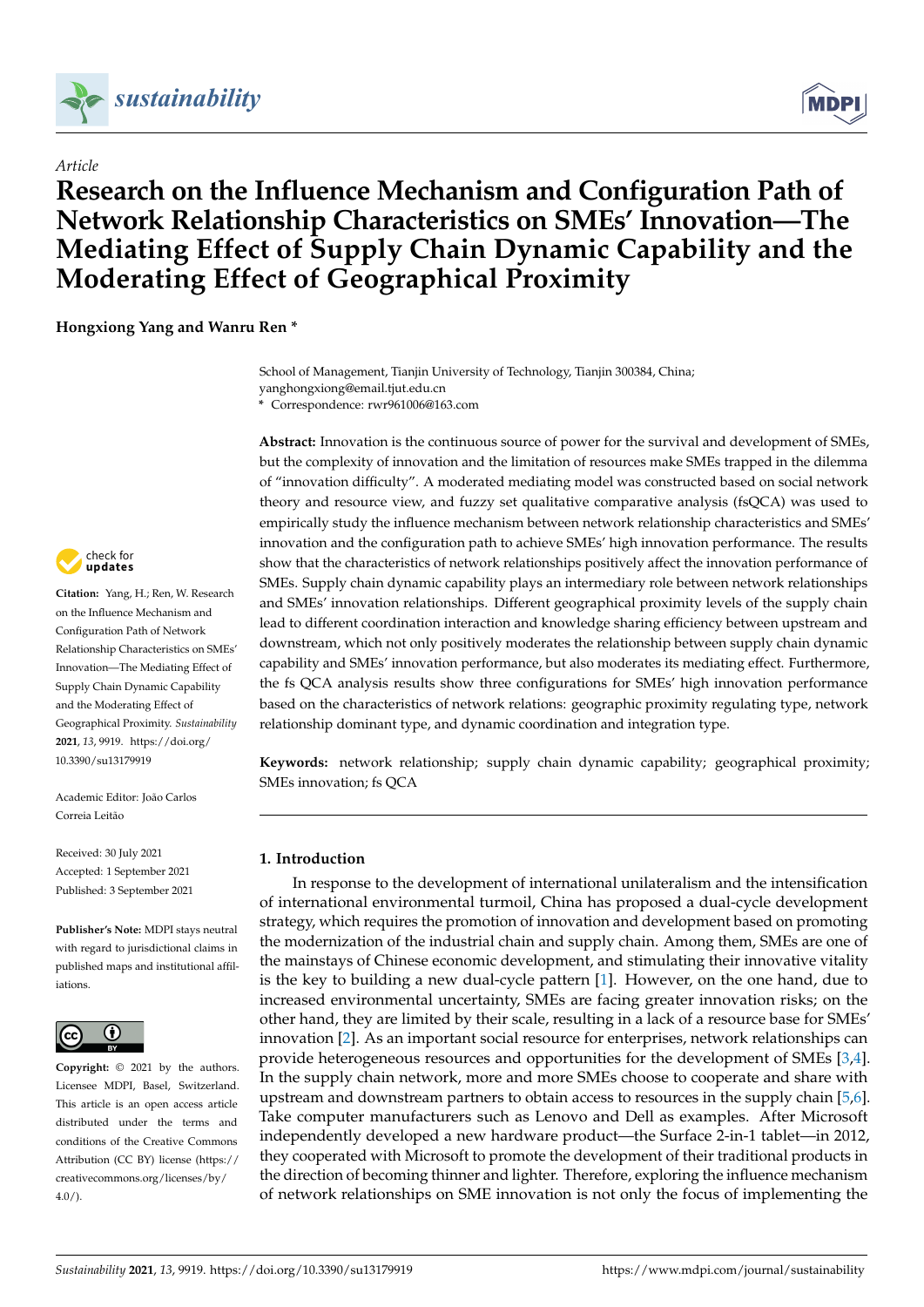dual-cycle development strategy, but also an inevitable requirement for SMEs to achieve sustainable development.

Although the current research on the influence of network relationships on the innovation of SMEs has been confirmed by some scholars, the specific influence mechanism still needs to be further explored. Dynamic capability refers to the ability of an enterprise to quickly integrate network resources according to changes in the external environment and reconfigure according to demand [\[7\]](#page-14-6). In the supply chain, the main performance is that upstream and downstream companies can quickly adapt to environmental changes, and effectively manage network relationships and internal and external resources according to market demand, thereby promoting corporate innovation  $[8-10]$  $[8-10]$ . Therefore, the role of supply chain dynamic capabilities in SME innovation needs to be explored.

Companies with close geographical distances generally have a high degree of similarity in social, market, and institutional environments, which makes it easier and faster for companies to acquire new knowledge [\[11,](#page-14-9)[12\]](#page-14-10). At the same time, the frequency and efficiency of the interaction between upstream and downstream enterprises in the supply chain will also be affected by geographic spatial distance, thereby affecting the output of innovation results. Therefore, it is necessary to further analyze whether the geographical proximity of the supply chain will affect the innovation of SMEs.

Therefore, this research aims to solve the following questions: will the network relationship of SMEs affect innovation performance, and what role does the dynamic capability of the supply chain play? Secondly, based on the different levels of geographic proximity of the supply chain, are there different configurations that affect the innovation of SMEs? This study will construct a mediation adjustment model based on the mediation effect of supply chain dynamic capabilities and the adjustment effect of geographic proximity. First, through theoretical analysis and literature review, the research hypothesis model is constructed. Second, the research hypothesis proposed is verified through regression analysis. Finally, through the fuzzy set qualitative comparative analysis (fsQCA), we explore the configuration of factors affecting the innovation of SMEs and analyze the driving mode of each configuration. The research results will provide relevant suggestions for resource-constrained SMEs to achieve sustainable development. The research model is shown in Figure [1.](#page-1-0)

<span id="page-1-0"></span>

**Figure 1.** Research Model. **Figure 1.** Research Model.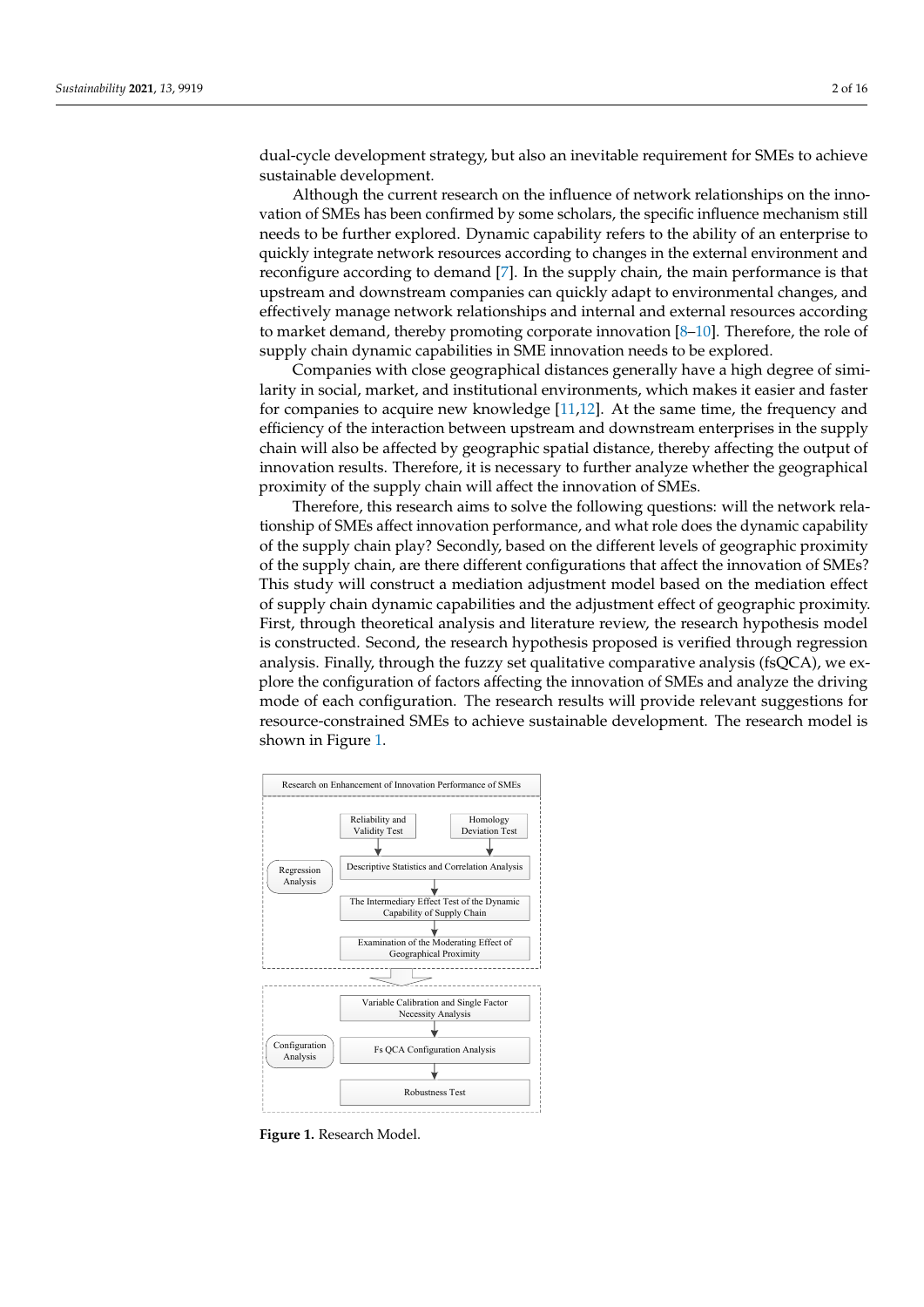## **2. Theoretical Analysis and Research Hypotheses**

#### *2.1. Characteristics of Network Relationship and SMEs' Innovation*

The characteristics of network relationships mainly refer to two levels: network relationship strength and network relationship quality. To cope with the fierce market competition and the increasing instability of the environment, more and more SMEs choose to establish a network relationship with other subjects in the supply chain to realize resource sharing to overcome the limitations of resource shortage on enterprise innovation behavior. A network relationship is the sum of social relations established by organizations in resource exchange and information exchange and is the condition and basis for organizations to search for external knowledge. According to social network theory and resource view, resource demand makes organizations dependent on external networks, and the network relationship established thus becomes an essential way for enterprises to obtain innovative resources and improve competitiveness [\[13\]](#page-14-11). Network relationship characteristics usually describe the nature of the relationship established between an organization and other subjects, including strength, quality, and stability [\[14](#page-14-12)[,15\]](#page-14-13). Since relationship quality usually includes stability, the characteristics of network relationships are mainly described from two aspects: relationship strength and relationship quality.

The intensity of network relationships refers to the frequency of information exchange and resource sharing among network subjects and the closeness of the mutual relationship. Granovetter proposed dividing network relations into strong and weak ones [\[14\]](#page-14-12). Strong links could increase the mutual trust among various subjects, facilitate resource replacement, and thus obtain more innovation opportunities. In research on relationship strength and SME innovation, He et al. believe that the stronger the network relationship, the faster the speed of information exchange and resource replacement between enterprises and other entities, to improve the R&D capability of enterprises [\[16\]](#page-14-14). Huang et al. believe that relationship strength can effectively promote knowledge transfer among technology-based SMEs and form the primary resources to support enterprise innovation [\[17\]](#page-14-15). In conclusion, it can be concluded that a solid network relationship can improve the interaction frequency and the speed of resource replacement between organizations and help SMEs to quickly dig out the resources favorable to their innovation activities and carry out innovation activities.

Network relationship quality is the comprehensive judgment and evaluation of the trust degree and interaction effect between network subjects [\[18\]](#page-14-16). As for the relationship between relationship quality and SME innovation, GulatiR and Gargiulo pointed out that good relationship quality can enhance the close connection between enterprises on network nodes, promote enterprises to learn new knowledge and absorb new information, and thus improve enterprise innovation performance [\[19\]](#page-14-17). Zhan and Wang believed that network relationship quality affects enterprise innovation performance through knowledge acquisition ability, and good relationship quality is conducive to the mutual trust degree of member firms in collaborative innovation, which facilitates the effective acquisition of innovation resources [\[20\]](#page-14-18). Xie et al. believe that enhancing trust among members is conducive to enterprises' obtaining valuable resources from them, improving their confidence in the effect of behaviors, and facilitating enterprises' technological innovation behaviors [\[21\]](#page-14-19). To sum up, the higher the quality of the network relationship, the stronger the trust between various entities, and enterprises can acquire valuable information and resources from the network more quickly.

Accordingly, the following research hypothesis is proposed:

**Hypothesis (H1).** *The characteristics of a network relationship have a positive effect on the improvement of SMEs' innovation performance.*

#### *2.2. The Mediating Role of Supply Chain Dynamic Capability*

At present, under the background of "double-cycle" economic development, active participation in the supply chain will become the development trend [\[1\]](#page-14-0). To achieve sustainable development, SMEs must enhance their competitiveness through the dynamic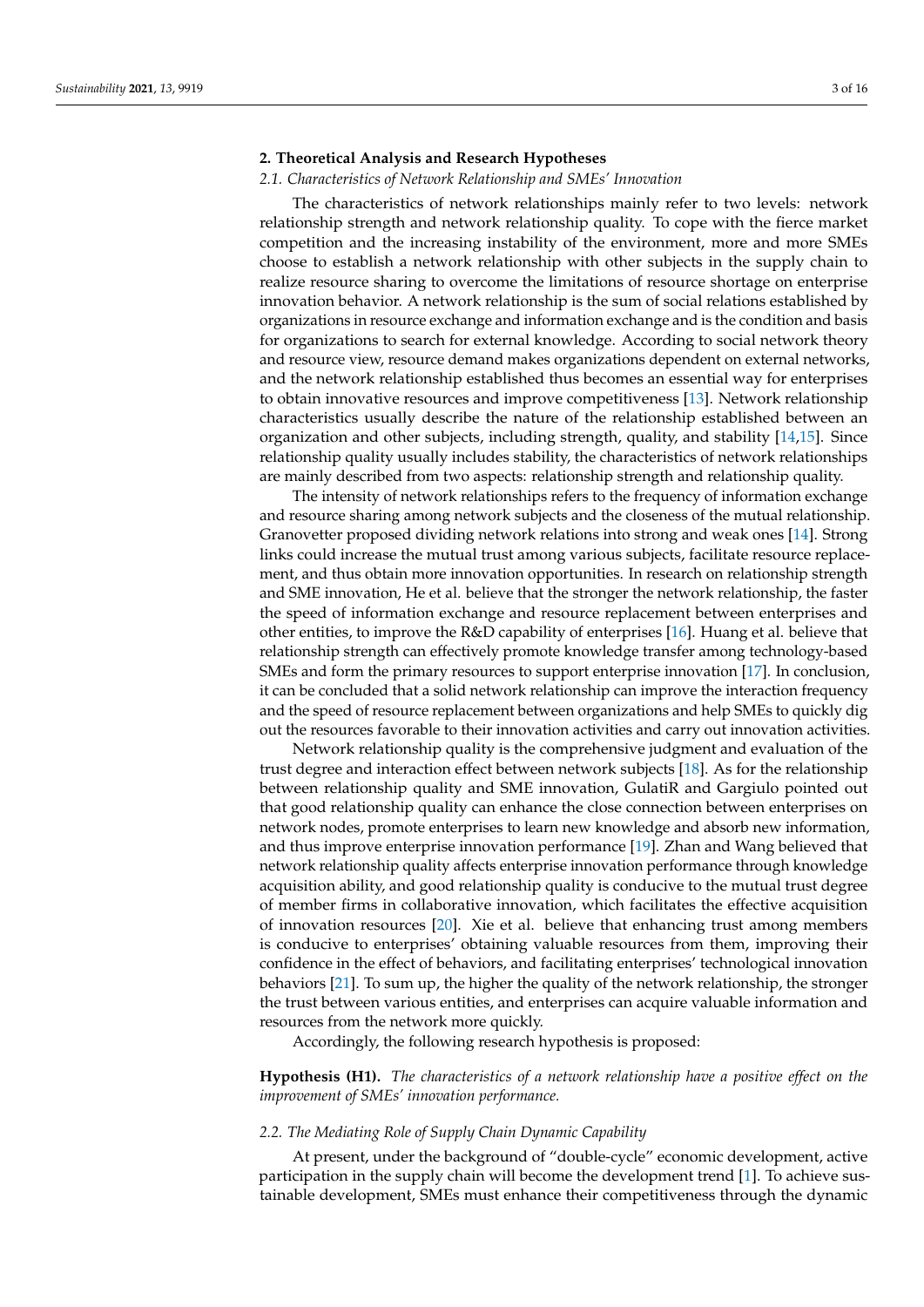interaction between the upstream and downstream players of the supply chain. The dynamic capability of the supply chain refers to the ability to effectively promote the cooperation and complementarity, interactive learning, internal and external resource adjustment, and reorganization of enterprises in the supply chain network to quickly respond to the complex changes in the external environment, which mainly includes supply chain coordination capability, learning and absorption capability, and resource integration and reconstruction capability [\[22\]](#page-14-20). Existing studies show that the deepening of vertical coordination between supply chains will strengthen information sharing among nodal enterprises, promote resource homogenization, and effectively improve the innovation performance of SMEs in the growth stage [\[23\]](#page-14-21). Lin and Zhang found through empirical research that learning absorptive capacity, including organizational learning complementary effect, positively impacts innovative firms' dual innovation [\[24\]](#page-14-22). According to Li et al., enterprises can effectively promote technological and product innovation by rapidly integrating and allocating internal and external resources for strategic transformation according to changes in the market environment and demand [\[25\]](#page-14-23). Based on this judgment, supply chain dynamic capability may positively promote SMEs' innovation performance.

As an essential relationship capital of enterprises, the network relationship can promote the release, acquisition, integration, and reconstruction of resources in the supply chain and is the basis of dynamic integration of internal and external resources in the supply chain. Chi et al. found that the stronger the relationship, the higher the degree of resource sharing among network subjects, which is more conducive to mutual coordination, knowledge absorption, and resource integration among supply chain member enterprises [\[26\]](#page-14-24). Wang et al. believe that frequent communication and contact between network subjects is conducive to supply nodal chain enterprises to discuss challenging problems in innovation and research jointly, promote internal and external knowledge integration and transformation, and improve the dynamic capability of the supply chain [\[27\]](#page-15-0). Yli-renko and Sapienza believe that good network relationship quality can provide trust guarantee for the quality and efficiency of resource sharing among various subjects, improve the breadth and depth of interaction and communication, strengthen the partnership between enterprises, and improve the efficiency of knowledge absorption and transformation of the whole supply chain through knowledge sharing [\[28\]](#page-15-1). Based on this judgment, the strength and quality of network relationships may positively affect the dynamic capability of the supply chain.

Accordingly, the following research hypothesis is proposed:

**Hypothesis (H2).** *Supply chain dynamic capability plays a mediating role in the relationship between network relationship characteristics and SMEs' innovation performance.*

#### *2.3. The Moderating Effect of Geographical Proximity of Supply Chain*

The geographical proximity of the supply chain can also be understood as the spatial proximity or spatial distance between nodal enterprises. The closer the spatial distance between network entities, the more helpful it is to improve the frequency and efficiency of communication and interaction, reduce the information asymmetry between enterprises, and thus reduce the innovation risk of enterprises [\[29\]](#page-15-2). Existing studies have found that geographical proximity is conducive to the coordination, interaction, and knowledge sharing between the upstream and downstream of the supply chain, enabling enterprises to understand the market demand quickly, acquire technical knowledge and make timely adjustments to avoid ineffective innovation [\[30\]](#page-15-3). At the same time, the closer the space distance between enterprises in supply chain nodes is, the more conducive to knowledge spillover and interactive learning between enterprises, reducing the cost of learning new technologies and promoting innovation and development [\[31\]](#page-15-4). Therefore, the closer the distance between the supply chain nodes, the more coordinated supply chain capabilities, absorption capacity, and resource integration capacity, which is conducive to the development of enterprise innovation activities, which is more conducive to the development of enterprise innovation activities. Because of the complicated network relationship, the proximity of the supply chain not only adjusts the dynamic capability and the relationship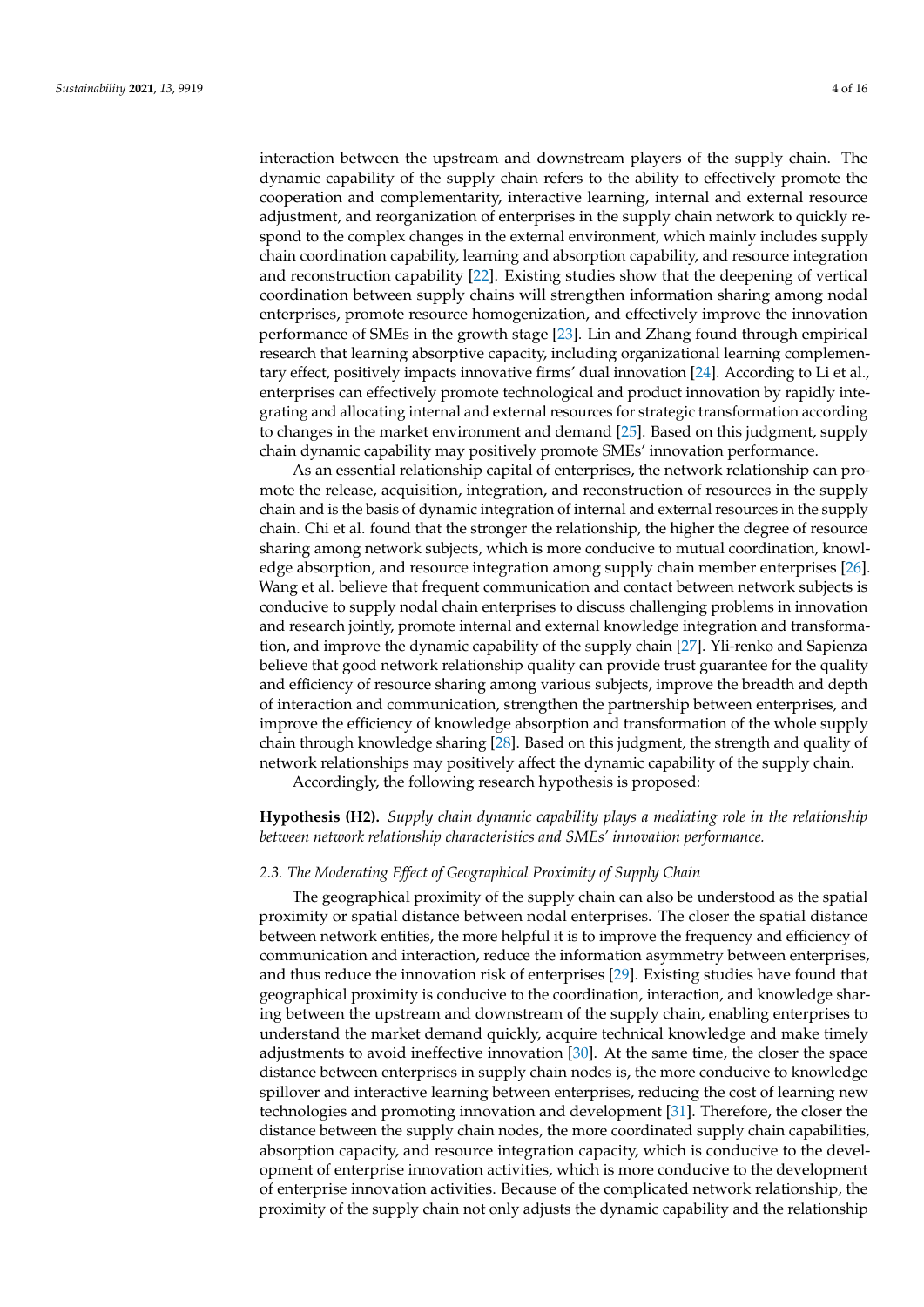between the enterprise innovation, but also affects the ability of the supply chain dynamic mediation effect, when the space distance between the enterprise and supply chain on other subjects and more recently, the dynamic capability of the supply chain in the network relation intensity/intermediary role between the quality and the innovation performance of SMEs.

Accordingly, the following research hypotheses are proposed:

**Hypothesis (H3).** *Supply chain geographic proximity positively moderates the relationship between supply chain dynamic capability and SMEs' innovation performance.*

**Hypothesis (H4).** *Supply chain geographic proximity positively moderates the mediating role of supply chain dynamic capability between network relationship and SMEs' innovation performance.*

The research hypotheses of this paper are shown in Table [1.](#page-4-0)

**Hypotheses Hypothetical Content** H1 The characteristics of network relationships have a positive effect on the improvement of SMEs' innovation performance H2 The supply chain dynamic capability plays a mediating role in the relationship between network relationship characteristics and SMEs' innovation performance H3 Supply chain geographic proximity positively moderates the relationship between supply chain dynamic capability and SMEs' innovation performance H4 Supply chain geographic proximity positively moderates the mediating role of supply chain dynamic capability between network relationship and SMEs' innovation performance

<span id="page-4-0"></span>**Table 1.** Research Hypotheses.

#### **3. Research Design**

#### *3.1. Data Sources and Sample Characteristics*

SMEs refer to enterprises with a relatively small scale (usually with no more than 2000 personnel), including medium-sized enterprises, small enterprises, and microenterprises. Due to their relatively limited human, financial, material, and other resources, SMEs often invest their limited resources in small markets ignored by large enterprises to gain a firm foothold in the market competition by improving product quality and production efficiency. The research sample enterprises are determined according to the Regulations on classification standards for SMEs, and the relevant data are obtained using a questionnaire. The research areas include Beijing, Tianjin, Hebei, Shanxi, Guangdong, Jiangsu, and other areas where SMEs gather. The respondents are SMEs that have been established and officially operated for more than 3 years. The questionnaire is filled in by managers who have worked in the enterprise for two years and are familiar with the overall operation of the enterprise. In this survey, a total of 300 questionnaires were issued, and 203 were retrieved. Unfilled questionnaires, contradictory answers to questions before and after, and questionnaires with apparent regularity were excluded. A total of 172 valid questionnaires were obtained, with an effective recovery rate of 57.3%. The primary characteristics of the sample enterprises are shown in Table [2.](#page-5-0)

**Table 2.** Basic Characteristics of Sample Enterprises.

| Variable               | Index              | <b>Sample Size</b> | Frequency $(\% )$ |
|------------------------|--------------------|--------------------|-------------------|
|                        | $<100$ people      | 15                 | 8.72              |
|                        | $100 - 300$ people | 32                 | 18.60             |
| <b>Enterprise Size</b> | 300~500 people     | 67                 | 38.96             |
|                        | 500~1000 people    | 49                 | 28.49             |
|                        | >1000 people       |                    | 5.23              |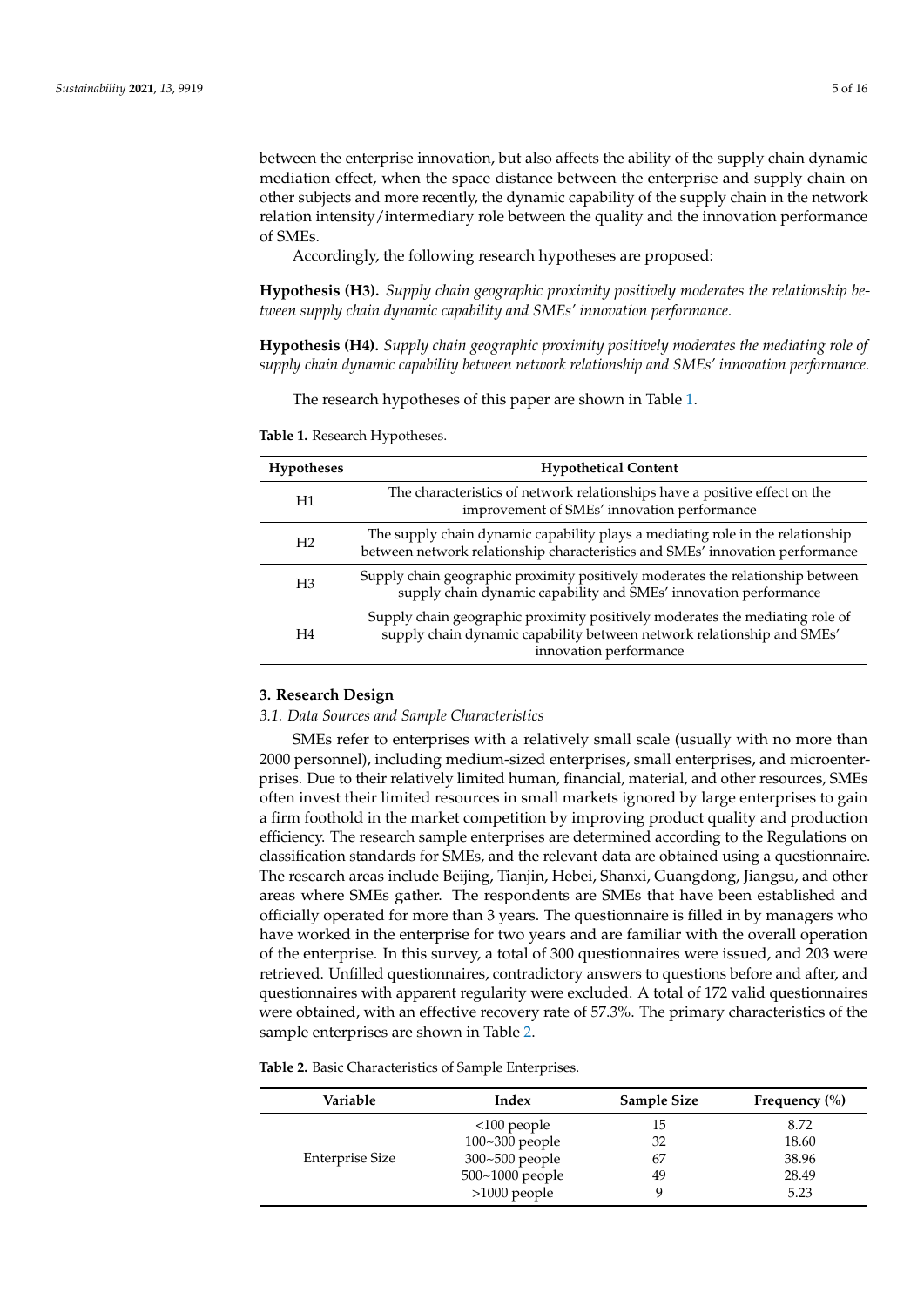<span id="page-5-0"></span>**Table 2.** *Cont.*

| Variable               | Index          | <b>Sample Size</b> | Frequency $(\% )$ |
|------------------------|----------------|--------------------|-------------------|
|                        | $<$ 1 year     | 9                  | 5.23              |
|                        | $1 - 3$ years  | 27                 | 15.70             |
| Years of Establishment | $3 - 8$ years  | 71                 | 41.28             |
|                        | $9 - 15$ years | 45                 | 26.16             |
|                        | >15 years      | 20                 | 11.63             |
|                        | Yes            | 97                 | 56.40             |
| Technology Enterprise  | No             | 75                 | 43.60             |

# *3.2. Selection and Measurement of Indicators*

According to research requirements and index acquisition, the final variable selection and measurement are shown in Table [3.](#page-6-0)

| <b>Table 3.</b> Definition and measurement of variables. |
|----------------------------------------------------------|
|                                                          |

|                         | Variable                                                                                                                                                   | Definition                                                                          | <b>Questionnaire Items</b>                                                                                                                                                                                                                                                                                                                                                                     | <b>Reference Source</b>                                     |
|-------------------------|------------------------------------------------------------------------------------------------------------------------------------------------------------|-------------------------------------------------------------------------------------|------------------------------------------------------------------------------------------------------------------------------------------------------------------------------------------------------------------------------------------------------------------------------------------------------------------------------------------------------------------------------------------------|-------------------------------------------------------------|
| Dependent<br>variable   | EIP                                                                                                                                                        | Enterprise innovation<br>performance.                                               | P1: The degree of the leadership of the company is<br>launching new products.<br>P2: The degree of application of new technologies.<br>P3: Market feedback after product improvement and<br>innovation.<br>P4: The degree of application of advanced<br>technologies.<br>P5: The success rate of new product innovation.                                                                       | Ritter and<br>Gemunnden <sup>[32]</sup><br>Qian et al. [33] |
|                         |                                                                                                                                                            | Network relationship<br>Characteristics,<br>including network                       | C1: The frequency of cooperation with upstream and<br>downstream companies.<br>C2: Usually agree with the strategic choices of<br>upstream and downstream companies.<br>C3: Can share resources with upstream and<br>downstream companies.                                                                                                                                                     | Granovetter [14]                                            |
| Independent<br>variable | <b>NRC</b>                                                                                                                                                 | relationship strength<br>(C1-C3) and network<br>relationship quality<br>$(C4-C6)$ . | C4: Believe in the commitments of upstream and<br>downstream companies and establish long-term<br>cooperative relationships.<br>C5: Satisfaction with the effectiveness of cooperation<br>with supply chain members.<br>C6: Able to consider the overall interests of supply<br>chain members when making decisions.                                                                           | Wu et al. [15]<br>Walter et al. [34]                        |
|                         |                                                                                                                                                            | Supply chain dynamic<br>capabilities, including<br>coordination                     | S1: From raw material management to production,<br>transportation, and sales, real-time coordination and<br>connection between various departments in the<br>enterprise.<br>S2: Companies can establish a quick order system for<br>major customers, and follow up to receive feedback.<br>S3: Companies can share company demand forecasts<br>and inventory information with major suppliers. |                                                             |
| Mediating<br>variable   | capabilities (S1-S3),<br><b>SCDC</b><br>learning and absorptive<br>capabilities (S4-S6),<br>and integration and<br>reconstruction<br>capabilities (S7-S8). |                                                                                     | S4: The ability to grasp the information of the<br>company and its supply chain member companies on<br>time.<br>S5: Regularly train employees and exchange<br>knowledge and experience<br>S6: Ability to integrate new knowledge into an<br>existing knowledge system.                                                                                                                         | Lin and Peng [8]<br>Yang and Zhu [22]                       |
|                         |                                                                                                                                                            |                                                                                     | S7: Identify the challenges and opportunities faced<br>by the company on time.<br>S8: The ability to flexibly adjust business processes<br>between enterprises and departments.                                                                                                                                                                                                                |                                                             |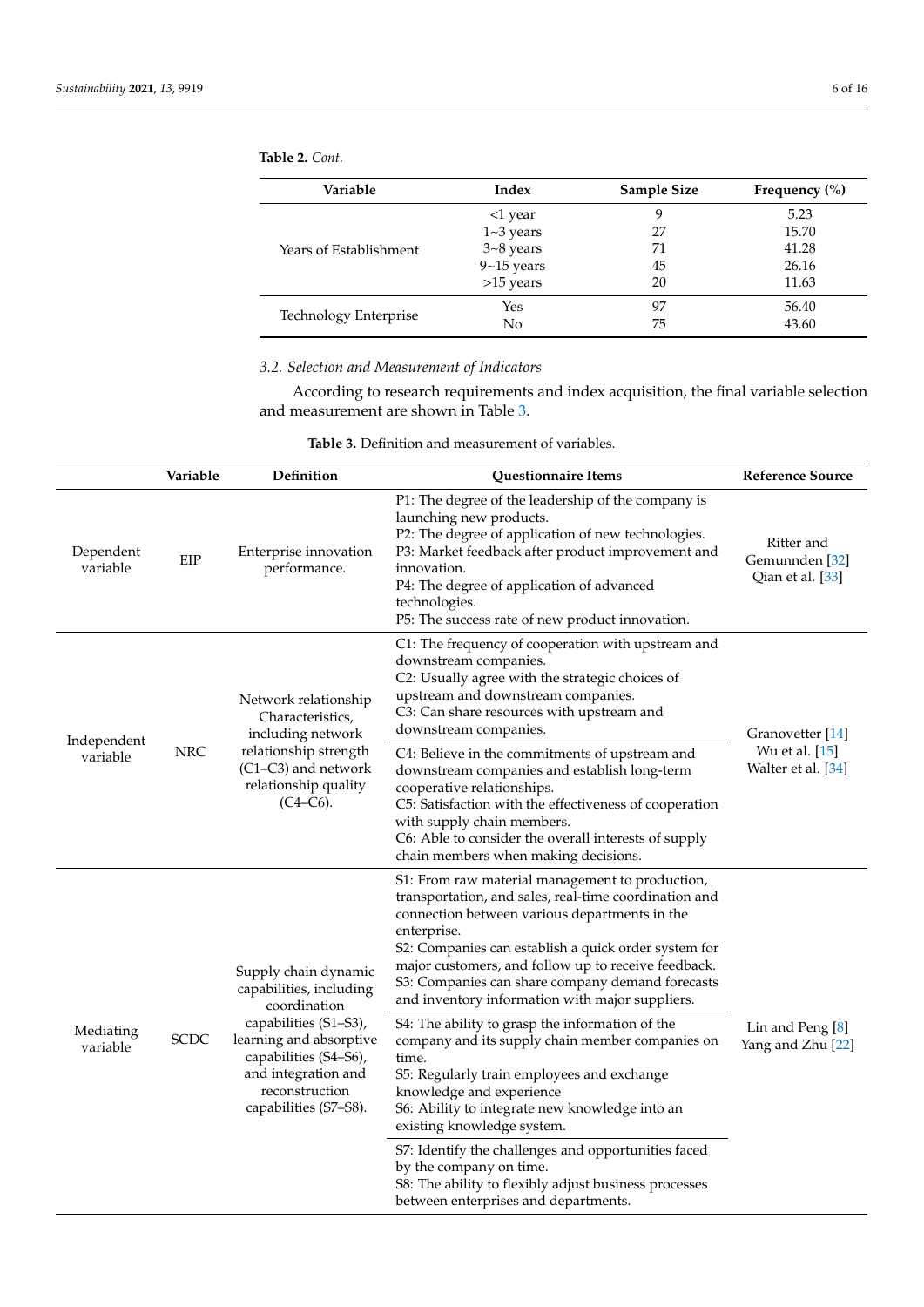<span id="page-6-0"></span>

|                       | Variable    | <b>Definition</b>                                  | <b>Ouestionnaire Items</b>                                                                                                                                                                                 | <b>Reference Source</b> |
|-----------------------|-------------|----------------------------------------------------|------------------------------------------------------------------------------------------------------------------------------------------------------------------------------------------------------------|-------------------------|
| Regulated<br>variable | <b>SCGP</b> | Supply chain<br>geographic proximity.              | The absolute geographic distance between the<br>company and its largest customer/supplier<br>$(1 = absolute distance \le 100$ km, $0 = absolute$<br>distance >100 km).                                     |                         |
|                       | <b>Size</b> | Enterprise size.                                   | Use the number of employees to measure the size of<br>the company. $1 =$ Less than 100 people,<br>$2 = 100 - 300$ people, $3 = 300 - 500$ people,<br>$4 = 500 - 1000$ people, $5 =$ More than 1000 people. |                         |
| Control<br>variables  | Years       | Years of the<br>establishment.                     | $1 =$ The establishment of the enterprise is less<br>than 1 year, $2 = 1 - 3$ years, $3 = 3 - 8$ years,<br>$4 = 9 \sim 15$ years, $5 =$ The company has been<br>established for more than 15 years.        |                         |
|                       | TE          | Whether it is a<br>technology-based<br>enterprise. | $1 = Not$ a technology-based company,<br>$2 = A$ technology-based company.                                                                                                                                 |                         |

**Table 3.** *Cont.*

# **4. Analysis Result**

## *4.1. Reliability and Validity Test*

Since the research data come from questionnaires, SPSS and AMOS need to be used to verify the authenticity and validity of the data. This article mainly uses SPSS25.0 and AMOS23.0 to analyze the reliability and validity of the scale. The results are shown in Table [4.](#page-7-0) The Cronbach's  $\alpha$  coefficient and the combined reliability (CR) of each variable are above the critical value of 0.7, indicating that the scale has good internal consistency and combined reliability. Exploratory factor analysis of the scale with SPSS25.0 found that the KMO statistics of each variable were between 0.703 and 0.938, all of which were more significant than 0.60 and passed the significance level test of 0.000. Meanwhile, four common factors with more significant characteristics than one were analyzed, explaining 71.168% (more than 50%) of the variance. This indicates that the scale has good structural validity. AMOS23.0 was used for confirmatory factor analysis, and the results showed that the fitting degree of the model was better  $(x2/df = 1.429; RMSEA = 0.053; CFI = 0.913;$ TLI = 0.927). Factor loads of all index items were above 0.7, and AVE values of all variables were above 0.5, indicating that the scale had good aggregate validity.

# *4.2. Homology Deviation Test*

The study used Harman's unrotated factor analysis method to test the degree of error in the sample data. By analyzing the factors of the variables, the first factor accounted for 27.35% of the total variance  $\langle \langle 40\% \rangle$ , and thus the homogeneity of the sample data was not serious.

### *4.3. Descriptive Statistics and Correlation Analysis*

Pearson correlation coefficient, mean value, and standard deviation of each variable were calculated by SPSS25.0 software, as shown in Table [5.](#page-7-1) Network relationship characteristics are significantly positively correlated with corporate innovation performance  $(r = 0.441, p < 0.01)$  and significantly positively correlated with supply chain dynamic capabilities ( $r = 0.378$ ,  $p < 0.01$ ). Supply chain dynamic capabilities are significantly correlated with corporate innovation performance  $(r = 0.378, p < 0.01)$ .  $(r = 0.476, p < 0.001)$ , and the relevant results provide preliminary support for verifying hypotheses H1 and H2.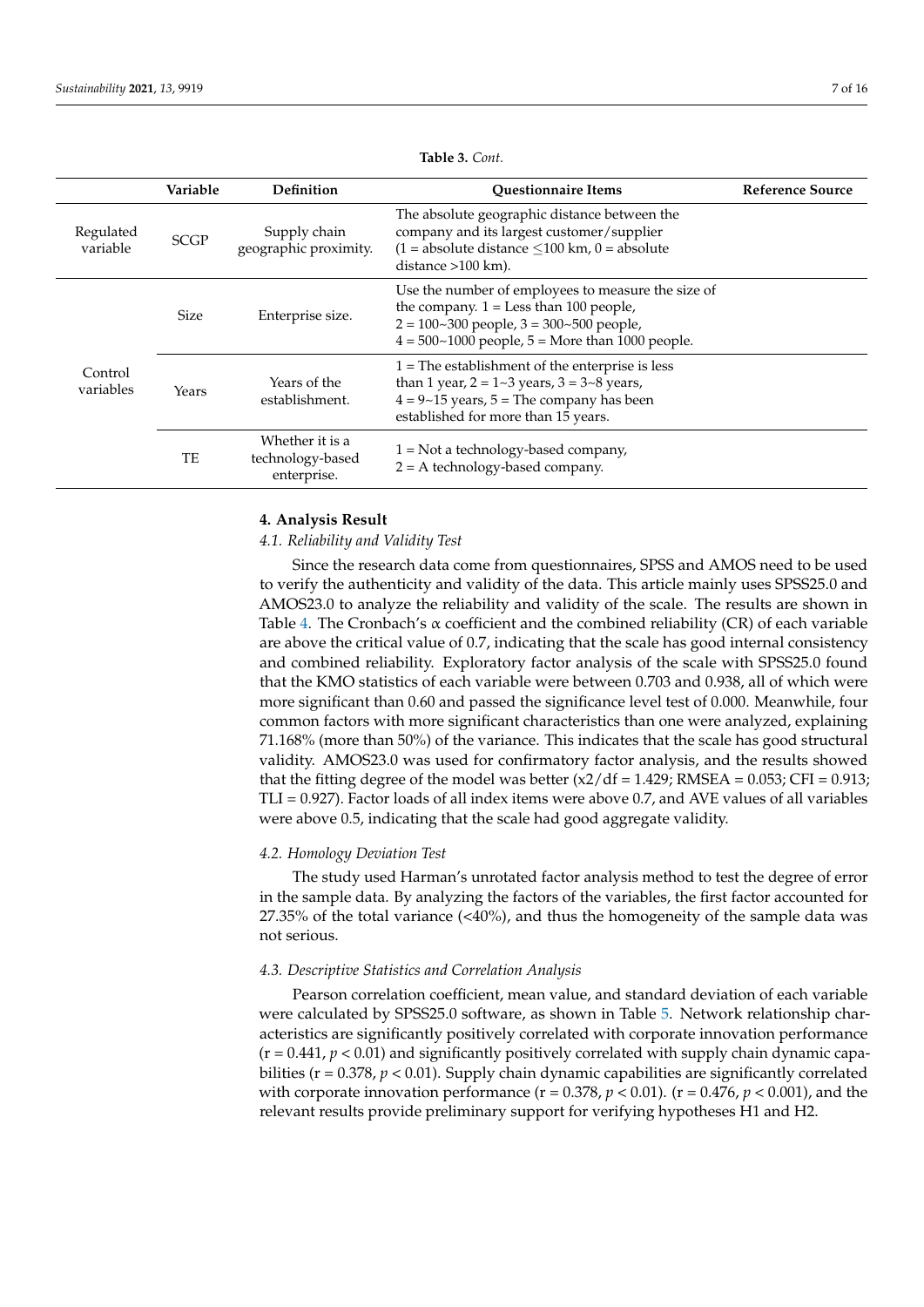| Variable    | Questionnaire Items | <b>Factor Loading</b> | Cronbach's $\alpha$ | C.R.  | <b>AVE</b> | <b>KMO</b> |
|-------------|---------------------|-----------------------|---------------------|-------|------------|------------|
|             | P <sub>1</sub>      | 0.798                 |                     |       |            |            |
|             | P <sub>2</sub>      | 0.793                 |                     |       |            |            |
| EIP         | P <sub>3</sub>      | 0.788                 | 0.894               | 0.893 | 0.627      | 0.889      |
|             | P <sub>4</sub>      | 0.796                 |                     |       |            |            |
|             | P <sub>5</sub>      | 0.785                 |                     |       |            |            |
|             | C1                  | 0.839                 |                     |       |            |            |
|             | C <sub>2</sub>      | 0.848                 |                     |       |            | 0.746      |
|             | C <sub>3</sub>      | 0.803                 |                     |       |            |            |
| <b>NRC</b>  | C <sub>4</sub>      | 0.763                 | 0.912               | 0.913 | 0.636      |            |
|             | C <sub>5</sub>      | 0.752                 |                     |       |            |            |
|             | C <sub>6</sub>      | 0.776                 |                     |       |            |            |
|             | S <sub>1</sub>      | 0.776                 |                     |       |            |            |
|             | S <sub>2</sub>      | 0.769                 |                     |       |            |            |
|             | S <sub>3</sub>      | 0.783                 |                     |       |            |            |
|             | S4                  | 0.766                 |                     |       |            |            |
| <b>SCDC</b> | S <sub>5</sub>      | 0.807                 | 0.920               | 0.924 | 0.606      | 0.938      |
|             | S6                  | 0.782                 |                     |       |            |            |
|             | S7                  | 0.781                 |                     |       |            |            |
|             | S <sub>8</sub>      | 0.763                 |                     |       |            |            |

<span id="page-7-0"></span>**Table 4.** Test Results of Reliability and Validity of Variables.

<span id="page-7-1"></span>**Table 5.** Correlation Analysis of Variables.

|             | Mean | <b>Standard</b><br>Deviation | EIP       | <b>NRC</b> | <b>SCDC</b> | <b>SCGP</b> | <b>Size</b> | Years     | TE |
|-------------|------|------------------------------|-----------|------------|-------------|-------------|-------------|-----------|----|
| EIP         | 3.26 | 0.771                        |           |            |             |             |             |           |    |
| <b>NRC</b>  | 3.46 | 0.793                        | $0.441**$ |            |             |             |             |           |    |
| <b>SCDC</b> | 3.05 | 0.733                        | $0.476**$ | $0.378**$  |             |             |             |           |    |
| <b>SCGP</b> | 0.41 | 0.494                        | $0.314**$ | $0.139*$   | $0.403**$   |             |             |           |    |
| <b>Size</b> | 3.03 | 1.017                        | $-0.075$  | 0.046      | $-0.048$    | $-0.036$    |             |           |    |
| Years       | 3.23 | 1.022                        | $-0.030$  | 0.015      | 0.112       | $-0.098$    | $0.185*$    |           |    |
| TE          | 1.37 | 0.483                        | 0.048     | 0.016      | 0.051       | 0.024       | $0.300**$   | $0.241**$ |    |

Note: \*\* means significant at the 0.01 level; \* means significant at the 0.05 level.

#### *4.4. Hypothesis Testing*

First, through the simple intermediary model 4 in the SPSS macro program PROCESS, the intermediary effect of the dynamic capabilities of the supply chain between the network relationship characteristics and the innovation performance of SMEs is tested under the control of the size of the enterprise, the age of establishment, and whether it is a technologybased enterprise. As shown in Tables [6](#page-8-0) and [7,](#page-8-1) the results show:

(1) Network relationship characteristics have a significant positive impact on SMEs' innovation performance ( $B = 0.23$ ,  $t = 8.63$ ,  $p < 0.01$ ), and hypothesis H1 is valid.

(2) Network relationship characteristics have a significant positive impact on the dynamic capabilities of the supply chain  $(B = 0.11, t = 6.72, p < 0.01)$ , and the dynamic capabilities of the supply chain have a significant positive impact on the innovation performance of SMEs ( $B = 0.18$ ,  $t = 6.81$ ,  $p < 0.01$ ). When the intermediary variable of supply chain dynamic capability is put into it, the positive impact of network relationship characteristics on the innovation performance of SMEs is still significant ( $B = 0.17$ ,  $t = 9.85$ ,  $p < 0.01$ ). At the same time, the direct effect of network relationship characteristics on the innovation performance of SMEs and the mediating effect of the dynamic capabilities of the supply chain bootstrap 95% confidence interval does not contain 0, indicating that network relationship characteristics can not only positively affect the innovation performance of SMEs, but also the intermediary effect of the dynamic capabilities of the supply chain affects the innovation performance of SMEs. The direct effect and the intermediary effect account for 45% and 55% of the total effect, respectively. Hypothesis H2 holds.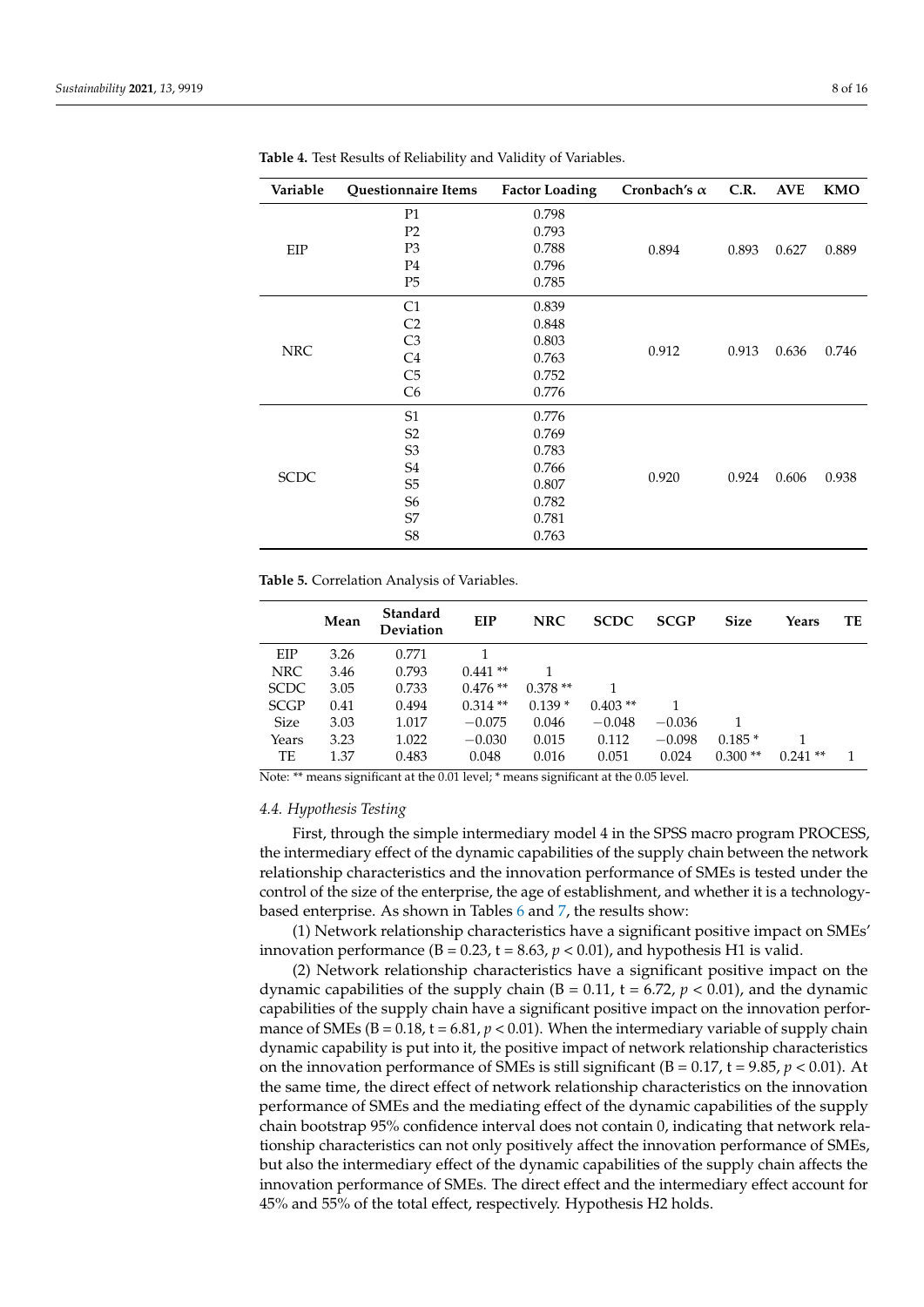|                  | Regression Equation ( $N = 172$ ) | <b>Fitting Index</b> |       |           | Significance of the<br>Coefficient |          |
|------------------|-----------------------------------|----------------------|-------|-----------|------------------------------------|----------|
| Outcome Variable | Predictor Variable                | $\mathbb{R}$         | $R^2$ | F         | B                                  | t        |
| EIP              |                                   | 0.29                 | 0.08  | 29.35**   |                                    |          |
|                  | <b>Size</b>                       |                      |       |           | $-0.07$                            | $-0.34$  |
|                  | Years                             |                      |       |           | $-0.09$                            | $-0.17$  |
|                  | TE                                |                      |       |           | 0.24                               | 0.61     |
|                  | <b>NRC</b>                        |                      |       |           | 0.23                               | $8.63**$ |
| <b>SCDC</b>      |                                   | 0.37                 | 0.15  | $37.23**$ |                                    |          |
|                  | <b>Size</b>                       |                      |       |           | $-0.12$                            | $-0.25$  |
|                  | Years                             |                      |       |           | 0.06                               | $1.99*$  |
|                  | TE                                |                      |       |           | 0.03                               | 0.62     |
|                  | <b>NRC</b>                        |                      |       |           | 0.11                               | $6.72**$ |
| EIP              |                                   | 0.40                 | 0.16  | $41.23**$ |                                    |          |
|                  | <b>Size</b>                       |                      |       |           | $-0.12$                            | $-0.23$  |
|                  | Years                             |                      |       |           | $-0.08$                            | $-2.36*$ |
|                  | TE                                |                      |       |           | 0.21                               | 0.24     |
|                  | <b>NRC</b>                        |                      |       |           | 0.17                               | $9.85**$ |
|                  | <b>SCDC</b>                       |                      |       |           | 0.18                               | $6.81**$ |

<span id="page-8-0"></span>**Table 6.** Intermediary Model Test of the Supply Chain Dynamic Capability.

Note: \*\* means significant at the 0.01 level; \* means significant at the 0.05 level.

<span id="page-8-1"></span>**Table 7.** Decomposition Table of Total Effect, Direct Effect and Mediation Effect of the Supply Chain Dynamic Capability.

|                                                          | <b>Effect Size</b>       | <b>Boot Standard Error</b> | <b>Boot LLCI</b>     | <b>Boot ULCI</b>     | <b>Effect Ratio</b> |
|----------------------------------------------------------|--------------------------|----------------------------|----------------------|----------------------|---------------------|
| Mediation Effect<br>Direct Effect<br><b>Total Effect</b> | 0.28<br>0.23<br>$0.51\,$ | 0.04<br>0.05<br>0.05       | 0.19<br>0.14<br>0.39 | 0.38<br>0.32<br>0.63 | 55%<br>45%          |

Secondly, model 14 in the SPSS macro program PROCESS (consistent with the theoretical model of this study) is used to test the moderated mediation model after controlling variables such as enterprise size, years of establishment, and whether it is a technology enterprise, as shown in Tables [8](#page-8-2) and [9.](#page-9-0) The results show that:

<span id="page-8-2"></span>**Table 8.** Moderated mediation model test.

| Regression Equation ( $N = 172$ ) |                    | <b>Fitting Index</b> |       |           | Significance of the<br>Coefficient |           |
|-----------------------------------|--------------------|----------------------|-------|-----------|------------------------------------|-----------|
| Outcome Variable                  | Predictor Variable | R                    | $R^2$ | F         | B                                  | t         |
| <b>SCDC</b>                       |                    | 0.39                 | 0.16  | $36.33**$ |                                    |           |
|                                   | <b>Size</b>        |                      |       |           | $-0.13$                            | $-0.24$   |
|                                   | Years              |                      |       |           | 0.09                               | 1.29      |
|                                   | TE                 |                      |       |           | 0.06                               | 0.69      |
|                                   | <b>NRC</b>         |                      |       |           | 0.13                               | $6.98**$  |
| EIP                               |                    | 0.42                 | 0.18  | $43.96**$ |                                    |           |
|                                   | <b>Size</b>        |                      |       |           | $-0.11$                            | $-0.21$   |
|                                   | Years              |                      |       |           | $-0.07$                            | $-2.33**$ |
|                                   | <b>TE</b>          |                      |       |           | 0.20                               | 0.24      |
|                                   | <b>NRC</b>         |                      |       |           | 0.16                               | $9.79**$  |
|                                   | <b>SCDC</b>        |                      |       |           | 0.17                               | $5.42**$  |
|                                   | <b>SCGP</b>        |                      |       |           | 0.11                               | $4.37**$  |
|                                   | $SCDC \times SCGP$ |                      |       |           | 0.09                               | $6.52**$  |

Note: \*\* means significant at the 0.01 level; \* means significant at the 0.05 level.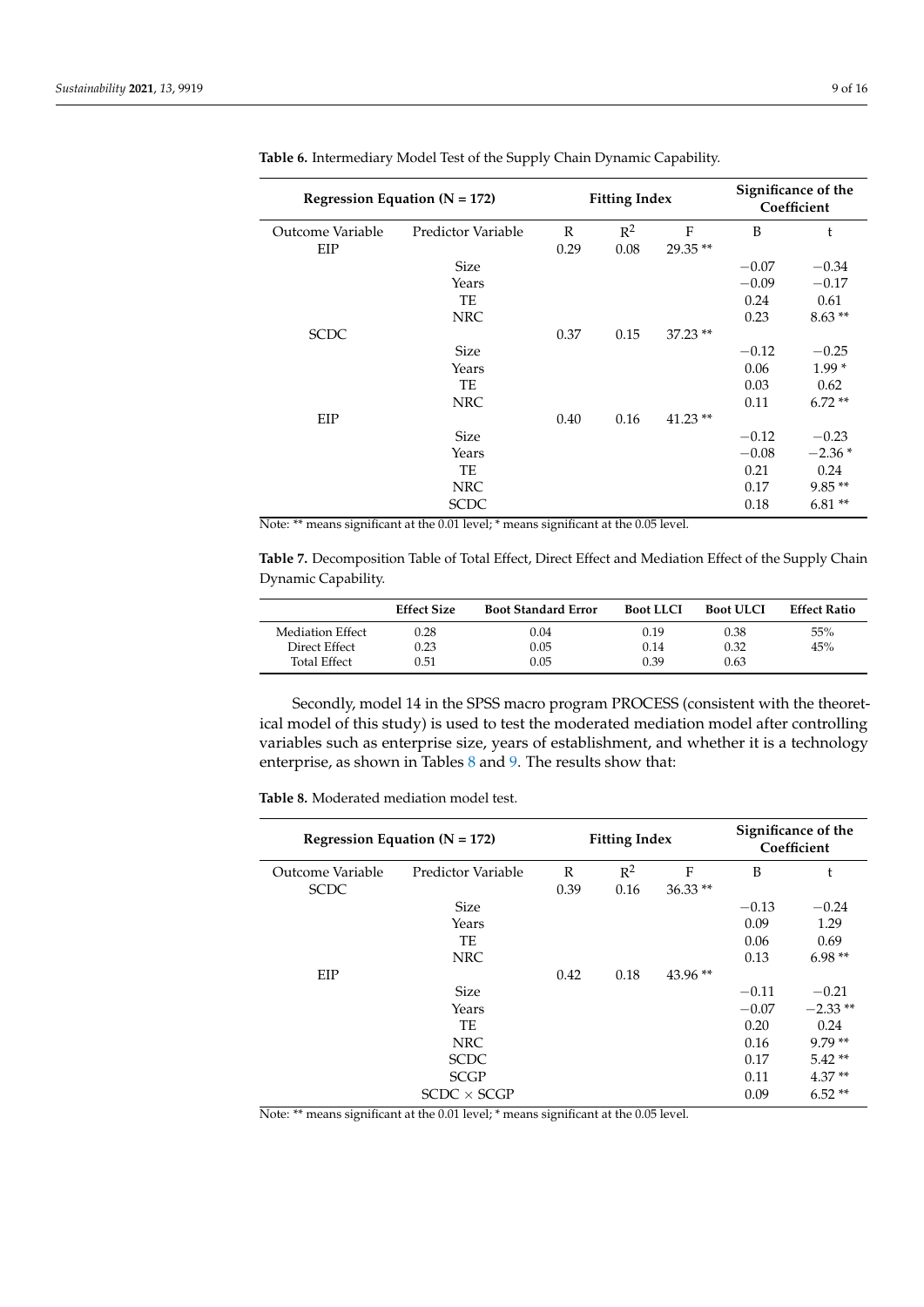| Mediating<br>Variable | <b>SCGP</b>         | <b>Effect Size</b> | <b>Boot Standard Error</b> | <b>Boot LLCI</b> | <b>Boot ULCI</b> |
|-----------------------|---------------------|--------------------|----------------------------|------------------|------------------|
|                       | $-0.08$ (M $-$ 1SD) | 0.19               | 0.04                       | $-0.01$          | 0.19             |
| <b>SCDC</b>           | 0.41(M)             | 0.28               | 0.05                       | 0.06             | 0.21             |
|                       | $0.90 (M + 1SD)$    | 0.32               | 0.05                       | 0.07             | 0.28             |

<span id="page-9-0"></span>**Table 9.** The Moderating Effect of the Geographic Proximity of the Supply Chain.

(3) The product term of supply chain dynamic capabilities and supply chain geographic proximity has a significant positive impact on the innovation performance of SMEs  $(B = 0.09, t = 6.52, p < 0.01)$ , indicating that the supply chain geographic proximity is in the supply chain dynamics The relationship between capability and SME innovation performance has a moderating effect. Hypothesis H3 holds.

> (4) At the three levels of the geographical proximity of the supply chain, the mediating effect of the dynamic capabilities of the supply chain in the relationship between the<br> **MED** is also modeled (as retwork relationship and the innovation performance of SMEs is also regulated (see<br>Table 0), As chours in Figure 2, the higher the level of geographic provincity of the currely Table [9\)](#page-9-0). As shown in Figure [2,](#page-9-1) the higher the level of geographic proximity of the supply chain, the more vital the mediating role of supply chain dynamic capabilities between the network relationship characteristics and the innovation performance of SMEs. Hypothesis H4 holds. 0.90 (M + 1SD) 0.32 0.05 0.07 0.28

<span id="page-9-1"></span>

**Figure 2.** The Moderating Effect of Geographic Proximity in the supply chain. **Figure 2.** The Moderating Effect of Geographic Proximity in the supply chain.

# *4.5. FsQCA Analysis of SMEs Innovation 4.5. FsQCA Analysis of SMEs Innovation*

QCA is a research method based on fuzzy sets and Boolean algebra. It can reflect QCA is a research method based on fuzzy sets and Boolean algebra. It can reflect the nuances of conditional factors, results, and configurations and is suitable for exploring the complex causal relationship between the configuration diversity of conditional factors and specific social phenomena [ $35,36$ ]. This article selects the QCA method mainly based on two considerations: on the one hand, the innovation of SMEs is the result of multiple factors. On the other hand, in the innovation of SMEs, each antecedent variable and the outcome variable are not necessarily a sufficient and necessary relationship. The traditional statistical analysis method can only deal with the complete corresponding correlation relationship, but the QCA method can deal with various asymmetric relationships. Therefore, this research attempts to combine the set theory model and use the fuzzy set fs QCA method to explore the innovation problems of Chinese SMEs further.

# 4.5.1. Variable Calibration and Single Factor Necessity Analysis

Regarding the research of Fiss  $[37]$ , the three calibration points of complete nonas 10%, 50%, and 90% of the sampling frequency of the case. Among them, "SCGP" is non-subscription, crossover, and entire subordination of each variable are, respectively subscription, crossover, and entire subordination of each variable are, respectively set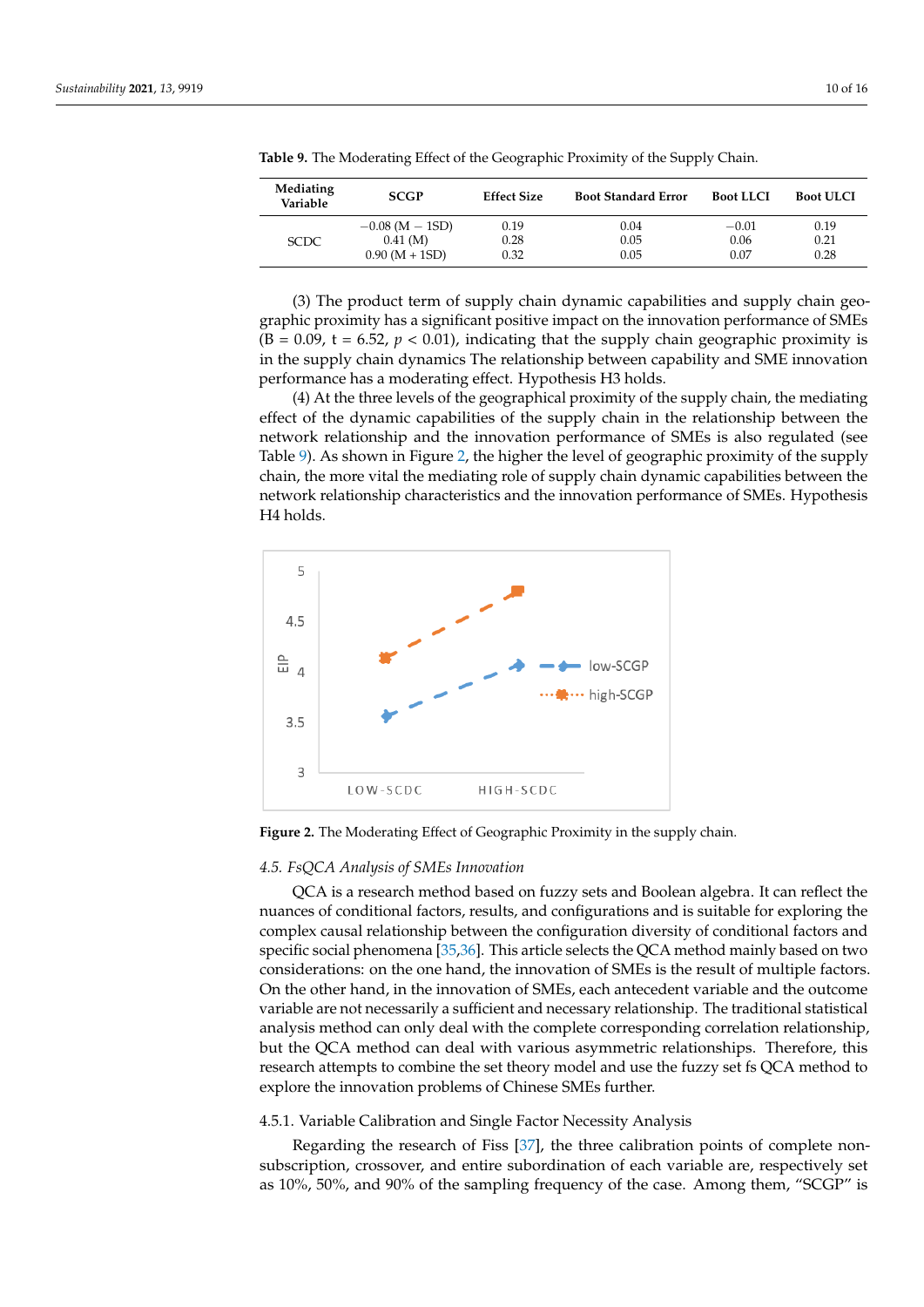calibrated as Take 0, 0.5, and 1 for the points, respectively, and Take 1, 1.5, and 2 for the "TE" calibration points, respectively. See Table [10](#page-10-0) for details.

| Variable    | <b>Calibration Point</b> |                     |                         |  |  |
|-------------|--------------------------|---------------------|-------------------------|--|--|
|             | Not Affiliated at All    | <b>Intersection</b> | <b>Fully Affiliated</b> |  |  |
| NRC         | 2.38                     | 3.50                | 4.33                    |  |  |
| <b>SCDC</b> | 2.13                     | 2.88                | 4.09                    |  |  |
| <b>SCGP</b> | 0.00                     | 0.50                | 1.00                    |  |  |
| <b>Size</b> | 2.00                     | 3.00                | 4.00                    |  |  |
| Years       | 2.00                     | 3.00                | 4.00                    |  |  |
| TE          | 1.00                     | 1.50                | 2.00                    |  |  |
| EIP         | 2.26                     | 3.10                | 4.40                    |  |  |

<span id="page-10-0"></span>**Table 10.** Calibration Anchor Points of Variables.

Before the configuration analysis of the antecedent variables, the consistency and coverage of the antecedent variables must be calculated first to assess whether the necessary conditions are available to influence the innovation performance of SMEs. The results are shown in Table [11.](#page-10-1) The consistency level of each anemic variable in the necessity test of SMEs' innovation performance does not exceed the threshold value of 0.9 (the necessary level identification standard) [\[38\]](#page-15-11). It can be considered that no single anemic variable becomes a necessary condition for SMEs to have high innovation performance.

<span id="page-10-1"></span>**Table 11.** Necessity Analysis.

| Consistency | Coverage |
|-------------|----------|
|             |          |
| 0.718865    | 0.532849 |
| 0.669862    | 0.568870 |
| 0.708666    | 0.686747 |
| 0.588497    | 0.420601 |
| 0.592485    | 0.623834 |
| 0.416948    | 0.502028 |
| 0.682515    | 0.589404 |
| 0.639187    | 0.541234 |
| 0.570936    | 0.626420 |
| 0.626227    | 0.508730 |
| 0.495632    | 0.563265 |
| 0.536219    | 0.635237 |
|             |          |

Note:  $\sim$  refers to logical negation.

#### 4.5.2. Empirical Results of FsQCA

Based on the fuzzy set directional comparison and analysis of the corresponding operation rules, the frequency and consistency threshold are set to 2 and 0.8, respectively. The fsQCA3.0 software (Department of Sociology, University of California, Irvine, CA, USA) is used to evaluate the causal adequacy of the innovation performance of SMEs, and the corresponding solutions are obtained. The configuration of factors affecting the innovation performance of SMEs is shown in Table [12.](#page-11-0) There are three configurations (S1, S2, S3) that produce high innovation performance, and the single solution is consistent with the overall solution. It is higher than the lowest acceptable consistency level of 0.75; the coverage of the overall solution is 0.73, which explains a considerable part of the coverage in the sample cases.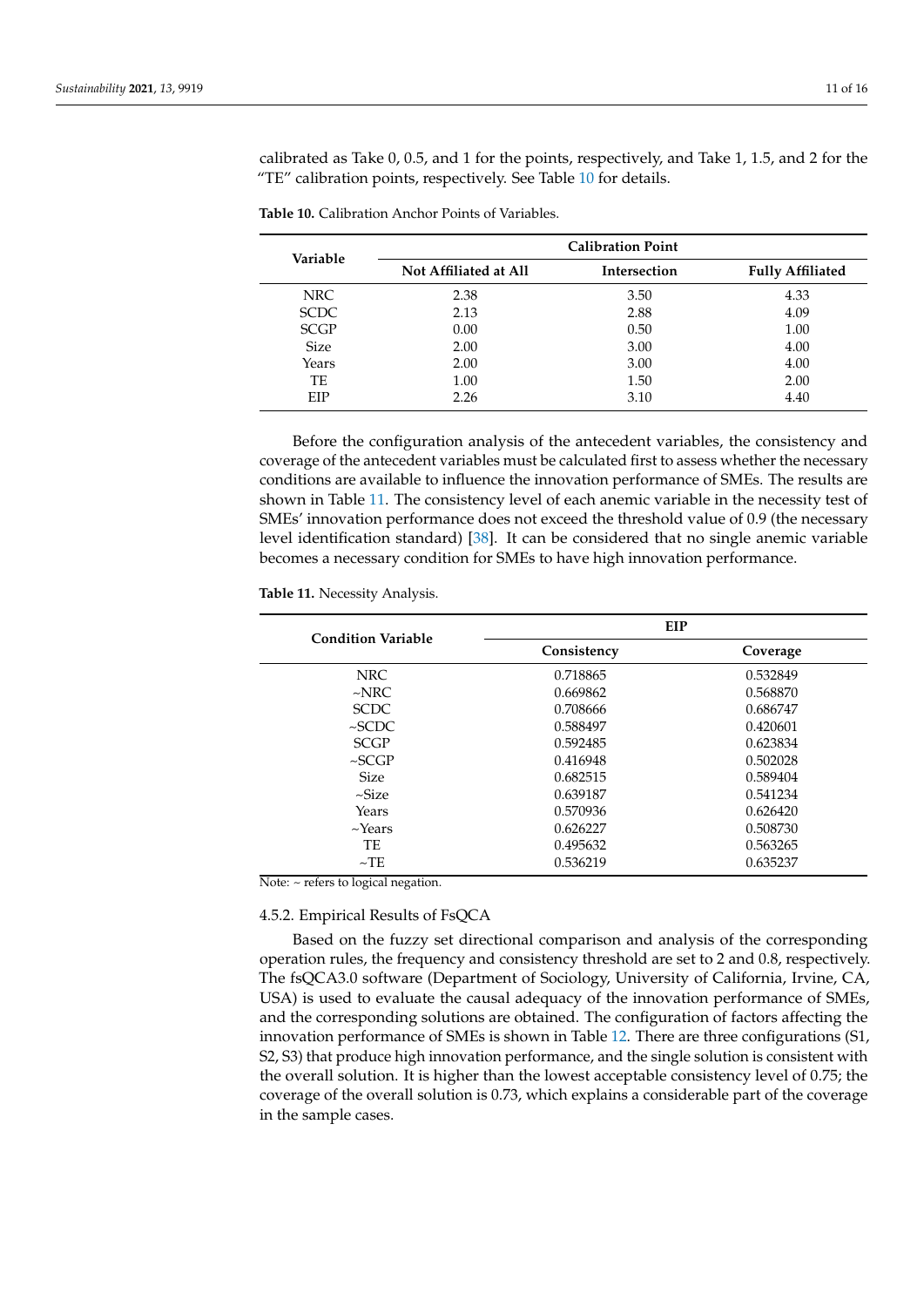|                      | S <sub>1</sub> | S <sub>2</sub> | S <sub>3</sub> |
|----------------------|----------------|----------------|----------------|
| <b>NRC</b>           |                |                |                |
| <b>SCDC</b>          |                |                |                |
| <b>SCGP</b>          |                |                |                |
| <b>Size</b>          | $\otimes$      | $\otimes$      |                |
| Years                |                |                | ⊗              |
| TE                   |                |                |                |
| consistency          | 0.867423       | 0.820017       | 0.798368       |
| raw coverage         | 0.402607       | 0.373405       | 0.262653       |
| unique coverage      | 0.132285       | 0.184816       | 0.059816       |
| Solution consistency |                | 0.781135       |                |
| Solution coverage    |                | 0.733512       |                |

<span id="page-11-0"></span>**Table 12.** Innovation performance configuration of SMEs.

Note:  $\bullet$  indicates the existence of core conditions,  $\bullet$  indicates the existence of edge conditions, ⊗ indicates the absence of edge conditions.

(1) Geographical Proximity Adjustment Type S1 (NRC\*SCDC\*SCGP\**~Size*). In configuration S1, network relationship characteristics and supply chain dynamic capabilities exist as the core conditions, the geographical proximity of the supply chain exists as an edge condition, and the size of the enterprise is missing as an edge condition.

Type S1 shows that under the adjustment of geographical proximity, the dynamic coordination and integration capabilities of the supply chain of SMEs that lack scale advantages have been effectively improved, and the strong network relationship can promote the innovative behavior of SMEs and improve their innovation performance.

(2) Network Relationship-oriented S2 (NRC\*SCDC\*~*Size*\*TE). In Configuration S2, network relationship characteristics exist as a core condition, supply chain dynamic capabilities and technology-based enterprises exist as marginal conditions, and enterprise-scale is absent as marginal conditions.

Type S2 shows that technology-based SMEs usually do not have the advantages of scale. Establishing a good relationship with upstream and downstream can strengthen exchanges and interactions and mutual trust between partners. Through the dynamic integration of the supply chain, they can quickly tap resources that are beneficial to their innovation activities. Improve innovation performance.

(3) Dynamically Coordinated and Integrated S3 (SCDC\*SCGP\*~*Years*). In Configuration S3, the dynamic capability of the supply chain exists as a core condition, the geographical proximity of the supply chain exists as an edge condition, and the establishment years are missing as an edge condition.

Type S3 indicates that SMEs that have not been established for a long time usually lack the accumulation of network relationships, but when choosing upstream and downstream partners, suppliers/customers with shorter spatial distances can quickly obtain market demand and practical information and promote supply chain dynamics ability to coordinate and integrate innovation resources to improve innovation performance quickly.

#### 4.5.3. Robustness Test

In QCA analysis, robustness testing usually includes multiple methods such as adjusting the calibration threshold, changing the frequency of cases, changing the consistency threshold, adding or eliminating cases [\[29\]](#page-15-2). To ensure the robustness of the results, this article conducted a robustness test on the antecedent configuration of the innovation performance of SMEs. First, the consistency threshold was adjusted from 0.8 to 0.75 for configuration construction, and a new configuration was obtained—NRC\*SCDC\*~SCGP ~*Size*, where NRC exists as a core condition, SCDC exists as an edge condition, SCGP and Size are missing as an edge condition, but the consistency of the new configuration is lower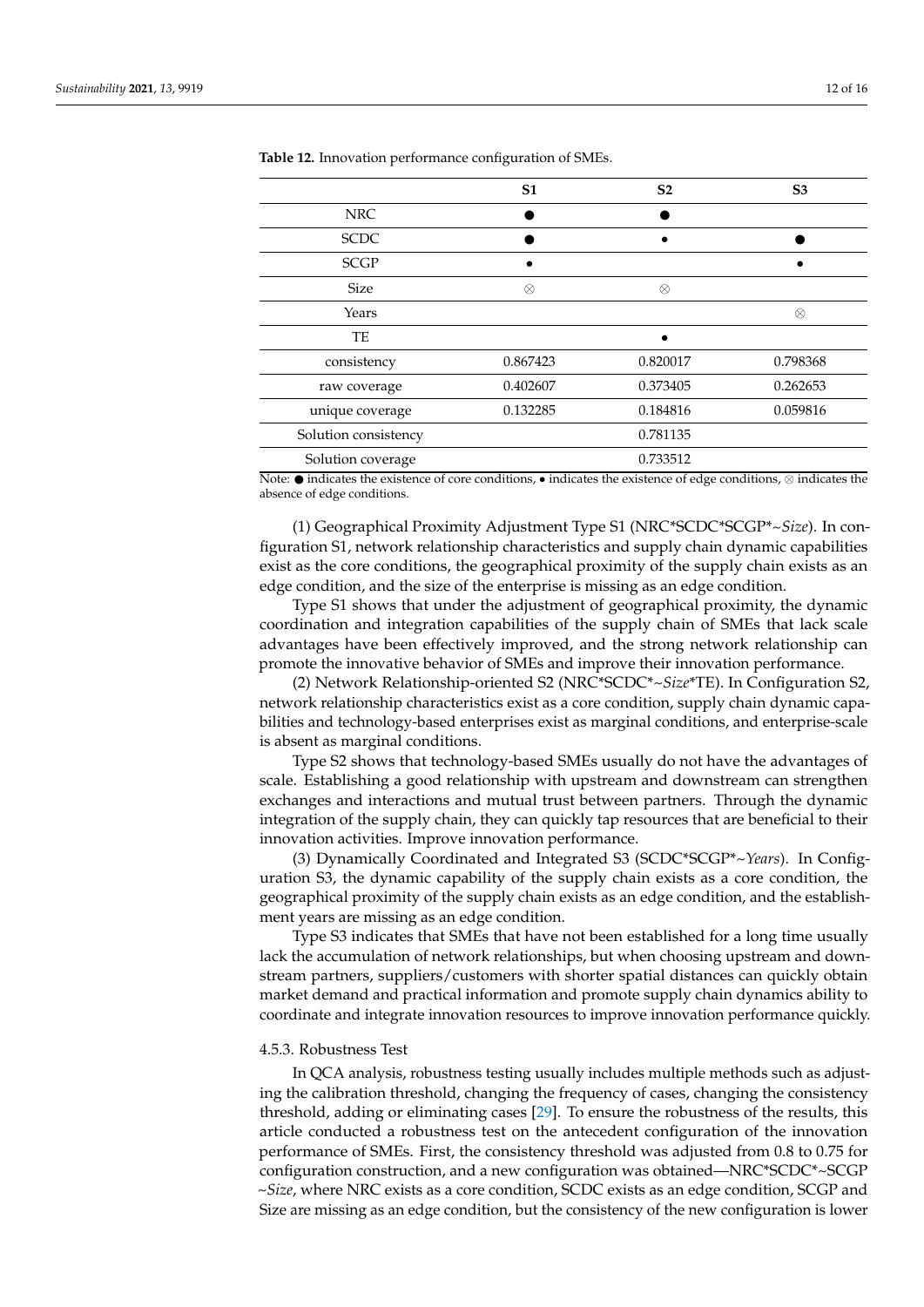than 0.75, and the interpretation of the results is that there are no fundamental changes. Secondly, the case frequency threshold was raised from 2 to 3, and it was found that the configuration for realizing the innovation performance of SMEs was the same. Therefore, it can be concluded that the results of this study are robust.

#### **5. Conclusions and Suggestions**

#### *5.1. Conclusions*

This study explores the influence mechanism of SME network relationship characteristics on innovation performance under the new dual-cycle development pattern, the mediating role of supply chain dynamic capabilities and the moderating effect of supply chain geographic proximity, and the configuration path of factors affecting SME innovation through fsQCA Carrying out empirical analysis. The following conclusions are obtained:

(1) The characteristics of the network relationship significantly positively affect the innovation performance of SMEs.

The characteristics of network relationships are mainly reflected in two levels of relationship strength and relationship quality. First, the increase in relationship strength can enhance the intimacy of each other's relationship, promote communication and interaction between network partners, and help companies quickly tap favorable resources for innovation; secondly, a good relationship quality can promote trust between network partners, to make the information and resources obtained by the enterprise more valuable, thus avoiding ineffective innovation.

(2) The dynamic capabilities of the supply chain play an intermediary role in the network relationship and the innovation relationship of SMEs.

A good network relationship can directly promote the innovation of SMEs and indirectly promote the innovation activities of SMEs through the intermediary role of the dynamic coordination and integration of the supply chain. Based on a good network relationship between SMEs and network partners, coordinating supply chain dynamic capabilities shared learning, and resource integration can accelerate resource replacement and information acquisition, thereby promoting enterprise innovation.

(3) The different levels of geographic proximity of the supply chain lead to different upstream and downstream coordination and interaction and knowledge sharing efficiency, which positively regulates the relationship between the dynamic capabilities of the supply chain and the innovation performance of SMEs.

The higher the level of geographic proximity of the supply chain, the closer the spatial distance between the company and other network entities, the more convenient it is for the upstream and downstream of the supply chain to coordinate learning and communication and interaction during resource sharing, reduce the asymmetry of information between companies, and thereby reduce the company innovation risk, improve the innovation performance of SMEs. Further through the empirical test of the moderated intermediary model, it is concluded that the geographical proximity of the supply chain not only regulates the relationship between dynamic capabilities and SME innovation performance, but also affects the intermediary effect of supply chain dynamic capabilities between network relationship characteristics and SME innovation. When the distance between the upstream and downstream entities of the supply chain is closer, the intermediary role of the supply chain dynamic capability between the network relationship characteristics and the innovation performance of SMEs is stronger.

(4) There are multiple concurrent causal relationships among the factors affecting the innovation of SMEs. Through the qualitative comparative analysis of fuzzy sets, it is concluded that there are three groups of configurations leading to a high innovation performance of SMEs: Geographical Proximity Adjustment Type (S1), Network Relationship Leading Type (S2), and Dynamic Coordination and Integration Type (S3).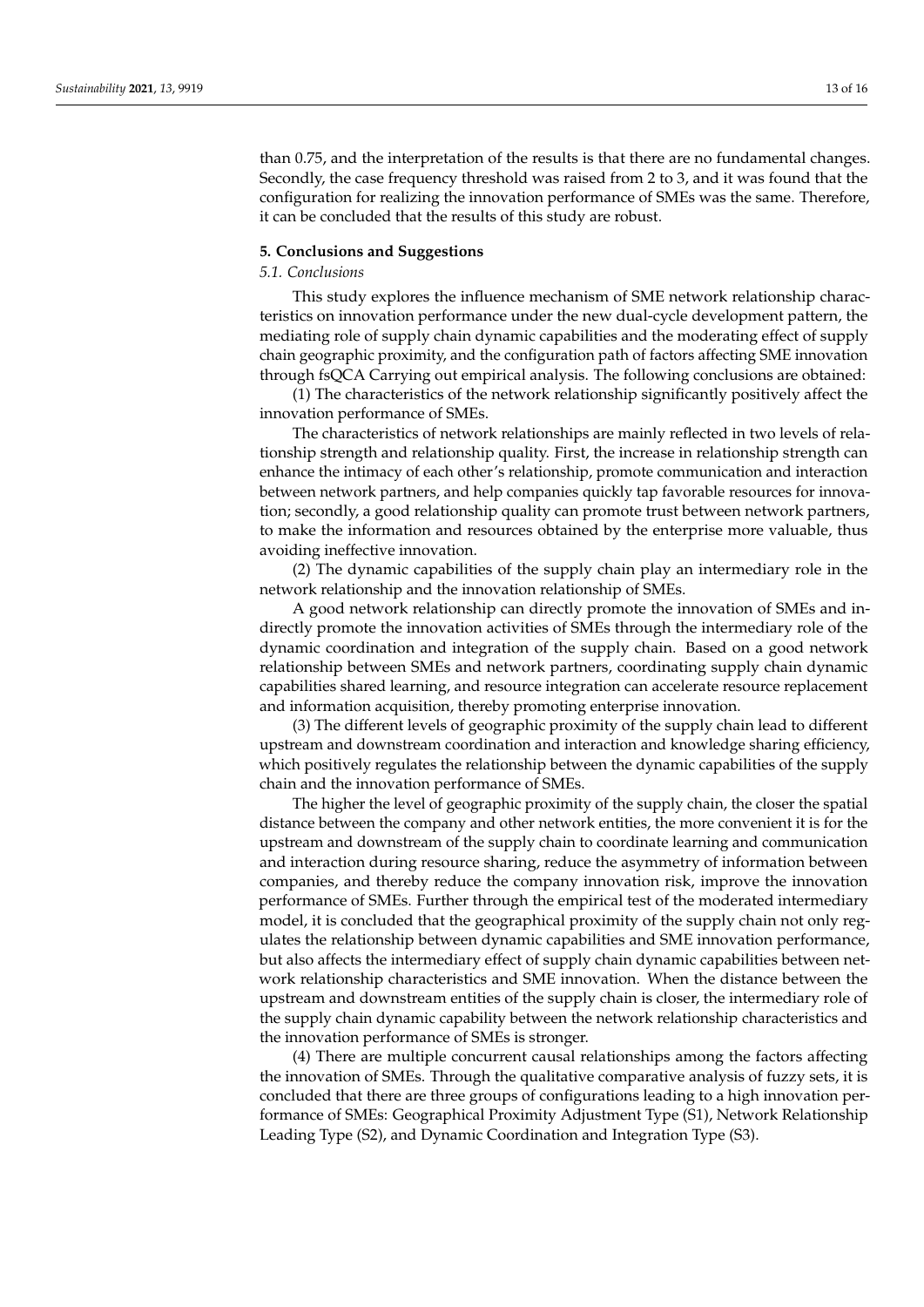## *5.2. Suggestions*

This study provides some valuable insights for SMEs with limited resources, to further rely on network relations to improve innovation performance and achieve sustainable development.

(1) Pay attention to the construction of SME network relations and strengthen external network connections. Network relationships are essential social capital for the development of SMEs. They can provide beneficial high-quality innovation resources for enterprise innovation activities. SMEs should actively participate in the supply chain network, fully tap and utilize the resources in the network, and seize the network. In this way, the innovation performance of enterprises can be improved, and the competitiveness of SMEs can be enhanced.

(2) Strengthen the upstream and downstream cooperation of SMEs to enhance the dynamic capabilities of the supply chain. The dynamic capabilities of the supply chain are conducive to SMEs in quickly responding to turbulent changes in the external environment, seizing innovation opportunities, and improving innovation performance. On the one hand, managers of SMEs can realize resource sharing by strengthening mutual coordination between enterprises and network partners, and on the other hand, by consolidating their foundation and cultivating learning innovation teams to improve the efficiency of the use of innovative resources.

(3) Pay attention to the influence of the geographical proximity of the supply chain, and do an excellent job of screening customers/suppliers. The geographical proximity of the supply chain affects the frequency of upstream and downstream interactions, which is conducive to reducing information asymmetry between enterprises, reducing invalid innovation, and improving innovation efficiency. SMEs managers should choose upstream and downstream customers and suppliers reasonably to ensure that their interests are maximized.

(4) Evaluate the development status of the enterprise and select the innovation mode reasonably. Managers of SMEs should formulate innovation strategies according to their status and development needs. For example, newly established SMEs can quickly obtain innovative resources through dynamic supply chain capabilities. SMEs or science and technology enterprises, which do not dominate in the scale of enterprises, can strengthen the connection between partners by strengthening the network relationship construction and seize the innovation opportunities.

#### *5.3. Research Limitations*

This study also has some limitations, which need to be further explored in the future.

(1) In the measurement of geographical proximity of the supply chain, due to the lack of reference to existing literature, it is measured by the spatial distance between the enterprise and the first largest customer and between the enterprise and the first largest supplier. Future research can explore the different effects of customer distance and supplier distance on SMEs innovation.

(2) Many factors are influencing SME innovation. In the configuration analysis, only the network relationship, the dynamic capability of the supply chain, geographical proximity level, and enterprise size are considered. In the future, other influencing factors such as industry heterogeneity can be further taken into careful consideration.

(3) Future research can also expand data sources and use panel data and case samples to further verify the research conclusions.

**Author Contributions:** The contribution of all authors was balanced in all phases of the development of this study, both in the empirical part (creation and validation of the instrument, data collection, and analysis) and in the writing part of this manuscript and its various parts. Even the writing of the discussion and the conclusions was produced from a debate among the contributors of the work, which allowed for enriching the arguments based on the different opinions presented. All authors have read and agreed to the published version of the manuscript.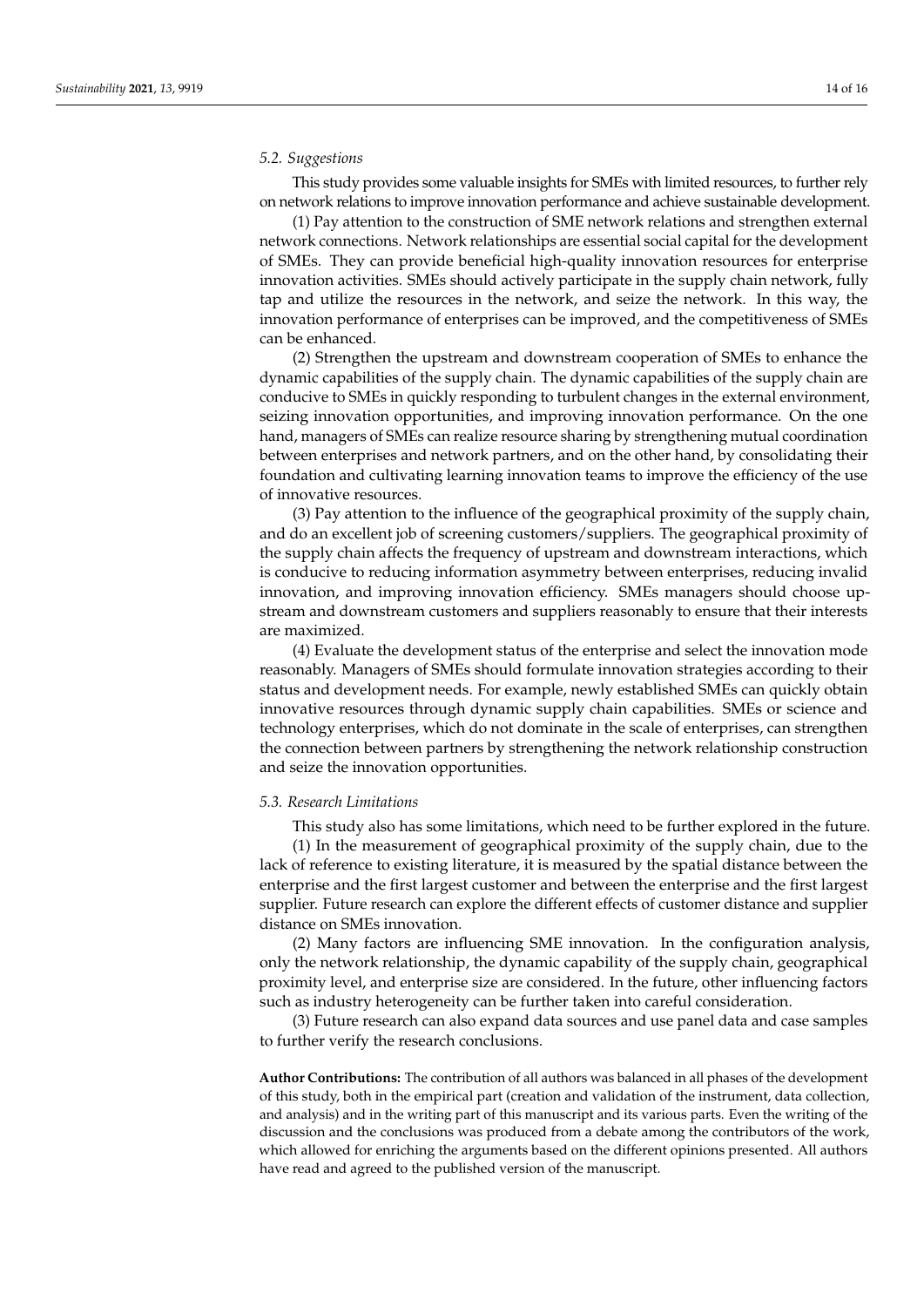**Funding:** This research received no external funding.

**Institutional Review Board Statement:** Ethical review and approval were waived for this study, as it did not involve personally identifiable or sensitive data.

**Informed Consent Statement:** The study do not involve human nor sensitive data.

**Data Availability Statement:** The data presented in this study are available on request from the corresponding author.

**Conflicts of Interest:** The authors declare no conflict of interest.

# **References**

- <span id="page-14-0"></span>1. Lu, M.; Xu, Y. Opportunities, Challenges and Growth Points of SMEs under the Background of Economic Double Cycle. *Southwest Financ.* **2021**, *41*, 73–82.
- <span id="page-14-1"></span>2. Lu, C.; Yu, B.; Liu, L.; Zhang, J. Impacts of Formal/Informal Collaboration Networks on Innovation Performance of SMEs. *Res. Dev. Manag.* **2019**, *31*, 24–36.
- <span id="page-14-2"></span>3. Song, H.; Yang, X. Research of the Effects of SMEs' Eompetence and Network Embeddedness on Supply Chain Finance Performance. *Chin. J. Health Manag.* **2018**, *15*, 616–624.
- <span id="page-14-3"></span>4. Li, D.; Li, X. Environmental Dynamics, Resource Patchwork and SME Innovation. *Res. Financ. Econ. Issues* **2021**, *41*, 123–129.
- <span id="page-14-4"></span>5. Liu, X.; Ding, W.; Zhao, X. Firm's Strength of Ties within Innovation Network, Absorptive Capacity and Innovation Performance in the Chinese Manufacturing Industries. *Nankai Bus. Rev.* **2016**, *19*, 30–42.
- <span id="page-14-5"></span>6. Song, H.; Chen, S. Research on the Effects of Supply Chain Dynamic Capabilities and Collaborative Innovation Strategy on Capital Flexibility. *J. Bus. Econ.* **2017**, *37*, 5–17.
- <span id="page-14-6"></span>7. Teece, D.J.; Pisano, G.; Shuen, A. Dynamic capabilities and strategic management. *Strateg. Manag. J.* **1997**, *18*, 509–533. [\[CrossRef\]](http://doi.org/10.1002/(SICI)1097-0266(199708)18:7<509::AID-SMJ882>3.0.CO;2-Z)
- <span id="page-14-7"></span>8. Lin, K.; Peng, C. Relationship among Knowledge Sharing, Supply Chain Dynamic Capability and Supply Chain Performance. *Sci. Sci. Manag. Sci. Technol.* **2010**, *31*, 98–104.
- 9. Wu, H. Research on the Mechanism of Enterprise Innovation Performance Improvement from the Perspective of Dynamic Capabilities: Regarding Strategic Orientation. *J. China Univ. Geosci. (Soc. Sci. Ed.)* **2015**, *15*, 132–139.
- <span id="page-14-8"></span>10. Deng, L.; Huang, J.; He, J. Research on the Impact of Relationship Capital on the Innovation Performance of Enterprises–The Intermediary Effect of Supply Chain Collaboration. *Technol. Innov. Manag.* **2021**, *42*, 183–189, 204.
- <span id="page-14-9"></span>11. Chen, W.; Zhang, Y. Research on the Relationship between CSR and Innovation from the Perspective of Space: Moderating Effect of Geographic Proximity and Network Location. *East China Econ. Manag.* **2021**, *35*, 35–44.
- <span id="page-14-10"></span>12. Xie, Q.; Song, W. Research on the Mechanism of Geographical Proximity Affecting Inter-Regional Collaboration Networks and Regional Innovation Performance. *Chin. J. Health Manag.* **2020**, *17*, 1016–1023.
- <span id="page-14-11"></span>13. Letaifa, S.B.; Goglio-Primard, K. How does institutional context shape entrepreneurship conceptualizations? *J. Bus. Res.* **2016**, *69*, 5128–5134. [\[CrossRef\]](http://doi.org/10.1016/j.jbusres.2016.04.092)
- <span id="page-14-12"></span>14. Granovetter, M. Economic Action and Social Structure: The Problem of Embeddedness. *Am. J. Sociol.* **1985**, *91*, 481–510. [\[CrossRef\]](http://doi.org/10.1086/228311)
- <span id="page-14-13"></span>15. Wu, S.; He, C.; Xia, G. Advanced Manufacturing Cluster in Jiangsu: Embedding, Dynamic Capabilities and Enterprise Innovation Performance. *East China Econ. Manag.* **2019**, *33*, 28–34.
- <span id="page-14-14"></span>16. He, Y.; Qin, P.; Su, J. Influence of Networking Ties on Innovation Capability of Minor Enterprises. *J. Manag. Sci.* **2005**, *19*, 18–23.
- <span id="page-14-15"></span>17. Huang, Y.; Tao, Q.; Zhu, F. Relationship Strength, Knowledge Transfer and Innovation Performance of Small and Medium-sized Technological Enterprises. *Enterp. Econ.* **2017**, *36*, 88–94.
- <span id="page-14-16"></span>18. Wu, S.; Su, S.; Shen, Z.; Zong, J. The Influence of Industrial Cluster Network Relationship Characteristics on Product Innovation Performance: Based on the Adjustment Effect of Environmental Uncertainty. *Foreign Econ. Manag.* **2017**, *39*, 46–57, 72.
- <span id="page-14-17"></span>19. Gulati, R.; Gargiulo, M. Where do interorganization networks come from? *Am. J. Sociol.* **1990**, *104*, 1439–1493. [\[CrossRef\]](http://doi.org/10.1086/210179)
- <span id="page-14-18"></span>20. Zhan, S.; Wang, X. The Influence of Innovation Network Structure and Relationship on the Innovation Capability of Small and Medium-Sized Cultural Enterprises–Mediating Effect of Inter-organizational Learning. *J. Northwest Minzu Univ. (Philos. Soc. Sci.)* **2020**, *42*, 108–117.
- <span id="page-14-19"></span>21. Xie, X.; Sun, L.; Wu, Y.; Zhou, M. Network Relationship, Managerial Cognition and Enterprise Environmental Technology Innovation Behavior: An Empirical Study Based on Resource-based Enterprises. *Sci. Technol. Manag. Res.* **2019**, *39*, 142–150.
- <span id="page-14-20"></span>22. Yang, H.; Zhu, K. The Relationship between Inter-enterprise Interaction, Supply Chain Dynamic Capability and Economic Benefit. *Syst. Eng.* **2019**, *37*, 151–158.
- <span id="page-14-21"></span>23. Ding, Y.; Qiao, L. The Impact of Supply Chain Collaboration on Enterprise Innovation Performance. *Stat. Decis.* **2020**, *36*, 169–172.
- <span id="page-14-22"></span>24. Lin, C.; Zhang, Z. Effects of organizational learning processes which is based on absorptive capacity on incremental and radical innovation. *Sci. Res. Manag.* **2017**, *38*, 38–45.
- <span id="page-14-23"></span>25. Li, G.; Li, S.; Yang, X. Study on the Relationship of Supplier Network Stickiness, Dynamic Capability and Product Innovation. *Sci. Technol. Manag. Res.* **2014**, *34*, 1–4, 16.
- <span id="page-14-24"></span>26. Chi, L.; Ravichandran, T.; Andrevski, G. Information Technology, Network Structure, and Competitive Action. *Inf. Syst. Res.* **2010**, *21*, 543–570. [\[CrossRef\]](http://doi.org/10.1287/isre.1100.0296)